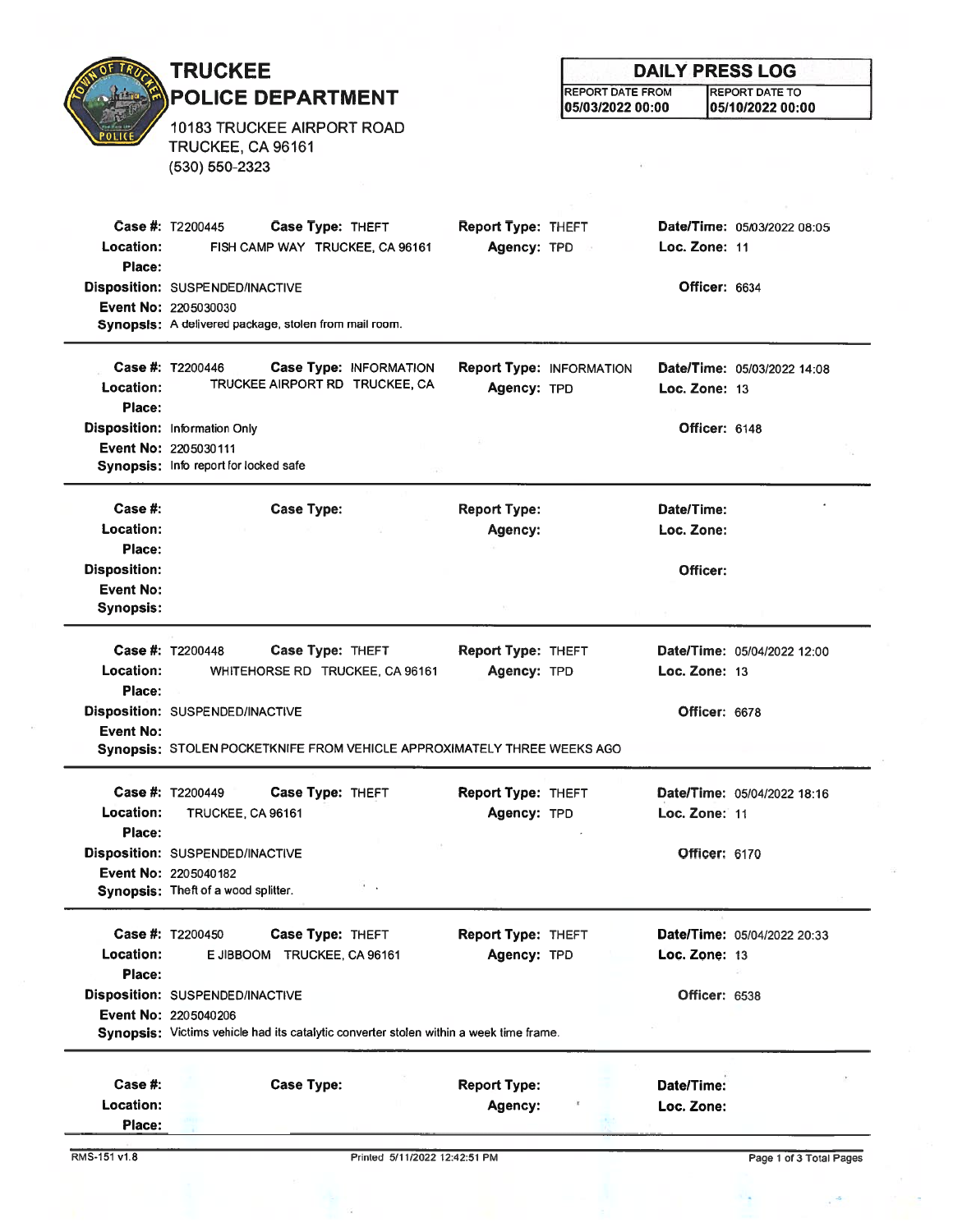Disposition: Officer: Event No: Synopsis:

|                            | <b>WARRANT</b>                                           |                            | <b>WARRANT</b>                  |                      |                             |  |  |
|----------------------------|----------------------------------------------------------|----------------------------|---------------------------------|----------------------|-----------------------------|--|--|
|                            | Case #: T2200452<br>Case Type: ARREST                    | <b>Report Type: ARREST</b> |                                 |                      | Date/Time: 05/06/2022 09:22 |  |  |
| Location:<br>Place:        | EAST RIVER ST TRUCKEE, CA 96161                          | Agency: TPD                |                                 | Loc. Zone: 13        |                             |  |  |
|                            | <b>Disposition:</b> Cleared by Arrest                    |                            |                                 | Officer: 6668        |                             |  |  |
|                            | <b>Event No: 2205060053</b>                              |                            |                                 |                      |                             |  |  |
|                            | <b>Synopsis: Warrant Arrest.</b>                         |                            |                                 |                      |                             |  |  |
|                            | Case #: T2200453<br>Case Type: FRAUD                     | Report Type: FRAUD         |                                 |                      | Date/Time: 05/06/2022 09:36 |  |  |
| <b>Location:</b><br>Place: | DORCHESTER DR TRUCKEE, CA 96161                          | Agency: TPD                |                                 | Loc. Zone: 13        |                             |  |  |
|                            | <b>Disposition: Information Only</b>                     |                            |                                 | <b>Officer: 6678</b> |                             |  |  |
|                            | <b>Event No: 2205060058</b>                              |                            |                                 |                      |                             |  |  |
|                            | Synopsis: FALSE INTERNET SITE SELLING DALMATION PUPPIES. |                            |                                 |                      |                             |  |  |
|                            | <b>Case #: T2200454</b><br>Case Type: THEFT              | <b>Report Type: THEFT</b>  |                                 |                      | Date/Time: 05/06/2022 10:13 |  |  |
| Location:                  | DONNER PASS RD TRUCKEE, CA                               | Agency: TPD                |                                 | Loc. Zone: 11        |                             |  |  |
| Place:                     |                                                          |                            |                                 |                      |                             |  |  |
|                            | <b>Disposition:</b> Information Only                     |                            |                                 | Officer: 6678        |                             |  |  |
|                            | Event No: 2205060066                                     |                            |                                 |                      |                             |  |  |
|                            | Synopsis: THEFT OF CELL PHONE AT<br><b>CHECKOUT</b>      |                            |                                 |                      |                             |  |  |
|                            | Case #: T2200455<br>Case Type: INFORMATION               |                            | <b>Report Type: INFORMATION</b> |                      | Date/Time: 05/06/2022 10:50 |  |  |
| Location:                  | TRUCKEE, CA 96161                                        | Agency: TPD                |                                 | Loc. Zone: 13        |                             |  |  |
| Place:                     |                                                          |                            |                                 |                      |                             |  |  |
|                            | <b>Disposition:</b> Information Only                     |                            |                                 | Officer: 6678        |                             |  |  |
|                            | Event No: 2205060074                                     |                            |                                 |                      |                             |  |  |
|                            | Synopsis: LATE REPORTED BICYCLE ACCIDENT ON LEGACY TRAIL |                            |                                 |                      |                             |  |  |
| Case #:                    | <b>Case Type:</b>                                        | <b>Report Type:</b>        |                                 | Date/Time:           |                             |  |  |
| Location:                  |                                                          | Agency:                    |                                 | Loc. Zone:           |                             |  |  |
| Place:                     |                                                          |                            |                                 |                      |                             |  |  |
| <b>Disposition:</b>        |                                                          |                            |                                 | Officer: 6678        |                             |  |  |
| <b>Event No:</b>           |                                                          |                            |                                 |                      |                             |  |  |
|                            |                                                          |                            |                                 |                      |                             |  |  |
| Case #:                    | <b>Case Type:</b>                                        | <b>Report Type:</b>        |                                 | Date/Time:           |                             |  |  |
| Location:                  |                                                          | Agency:                    |                                 | Loc. Zone:           |                             |  |  |
| Place:                     |                                                          |                            |                                 |                      |                             |  |  |
| <b>Disposition:</b>        |                                                          |                            |                                 | Officer:             |                             |  |  |
| <b>Event No:</b>           |                                                          |                            |                                 |                      |                             |  |  |
| <b>Synopsis:</b>           |                                                          |                            |                                 |                      |                             |  |  |
| Case #:                    | <b>Case Type:</b>                                        | <b>Report Type:</b>        |                                 | Date/Time:           |                             |  |  |
| Location:                  |                                                          | Agency:                    |                                 | Loc. Zone:           |                             |  |  |
| Place:                     |                                                          |                            |                                 |                      |                             |  |  |
| <b>Disposition:</b>        |                                                          |                            |                                 | Officer:             |                             |  |  |
| <b>Event No:</b>           |                                                          |                            |                                 |                      |                             |  |  |
| <b>Synopsis:</b>           |                                                          |                            |                                 |                      |                             |  |  |